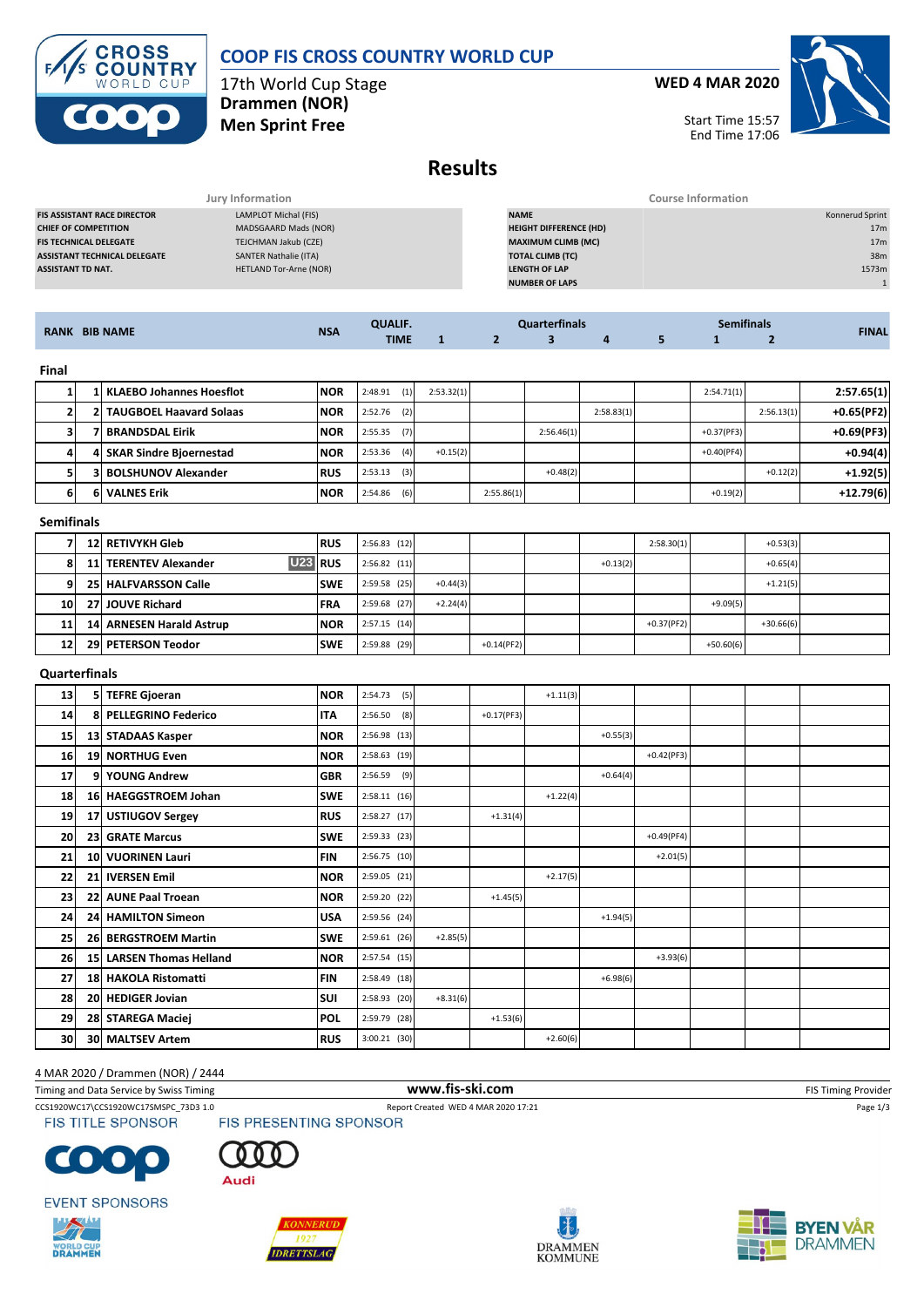

17th World Cup Stage **Drammen (NOR) Men Sprint Free**

**CROSS<br>COUNTRY** WORLD CUP





Start Time 15:57 End Time 17:06

### **Results**

|    |                                       | <b>NSA</b>  | <b>QUALIF.</b>  |              | <b>Quarterfinals</b> |                |                | <b>Semifinals</b> |              |                | <b>FINAL</b> |
|----|---------------------------------------|-------------|-----------------|--------------|----------------------|----------------|----------------|-------------------|--------------|----------------|--------------|
|    | <b>RANK BIB NAME</b>                  |             | <b>TIME</b>     | $\mathbf{1}$ | 2 <sup>1</sup>       | $\overline{3}$ | $\overline{4}$ | 5 <sup>1</sup>    | $\mathbf{1}$ | $\overline{2}$ |              |
|    | Qualification                         |             |                 |              |                      |                |                |                   |              |                |              |
| 31 | <b>ULVANG Joergen Saeternes</b>       | <b>NOR</b>  | $3:00.26$ (31)  |              |                      |                |                |                   |              |                |              |
| 32 | <b>KAESER Erwan</b>                   | <b>SUI</b>  | 3:00.99 (32)    |              |                      |                |                |                   |              |                |              |
| 33 | <b>NOVAK Michal</b>                   | <b>CZE</b>  | $3:01.15$ (33)  |              |                      |                |                |                   |              |                |              |
| 34 | <b>SIMENC Miha</b>                    | <b>SLO</b>  | $3:01.26$ (34)  |              |                      |                |                |                   |              |                |              |
| 35 | <b>JAY Renaud</b>                     | <b>FRA</b>  | 3:01.36 (35)    |              |                      |                |                |                   |              |                |              |
| 36 | <b>KRASNOV Andrey</b>                 | <b>RUS</b>  | 3:01.46 (36)    |              |                      |                |                |                   |              |                |              |
| 37 | de FABIANI Francesco                  | <b>ITA</b>  | 3:01.97 (37)    |              |                      |                |                |                   |              |                |              |
| 38 | <b>LAMPIC Janez</b>                   | <b>SLO</b>  | 3:02.08 (38)    |              |                      |                |                |                   |              |                |              |
| 39 | <b>EVENSEN Ansgar</b>                 | <b>NOR</b>  | 3:02.46 (39)    |              |                      |                |                |                   |              |                |              |
| 40 | <b>KROGH Finn Haagen</b>              | <b>NOR</b>  | $3:02.81$ (40)  |              |                      |                |                |                   |              |                |              |
| 41 | <b>SVENSSON Oskar</b>                 | <b>SWE</b>  | $3:03.08 (=41)$ |              |                      |                |                |                   |              |                |              |
| 41 | <b>SUN Qinghai</b>                    | <b>CHN</b>  | $3:03.08$ (=41) |              |                      |                |                |                   |              |                |              |
| 43 | <b>SCHAAD Roman</b>                   | <b>SUI</b>  | $3:03.64$ (43)  |              |                      |                |                |                   |              |                |              |
| 44 | <b>HELLWEGER Michael</b>              | <b>ITA</b>  | $3:03.65$ (44)  |              |                      |                |                |                   |              |                |              |
| 45 | <b>SOBAKAREV Andrey</b>               | <b>RUS</b>  | 3:03.79 (45)    |              |                      |                |                |                   |              |                |              |
| 46 | <b>U23</b><br><b>SUHONEN Verneri</b>  | <b>IFIN</b> | $3:04.27$ (46)  |              |                      |                |                |                   |              |                |              |
| 47 | <b>EISENLAUER Sebastian</b>           | <b>GER</b>  | $3:04.45$ (=47) |              |                      |                |                |                   |              |                |              |
| 47 | <b>VORANAU Aliaksandr</b>             | <b>BLR</b>  | $3:04.45$ (=47) |              |                      |                |                |                   |              |                |              |
| 49 | <b>ENTEMAKE Maowulietibieke</b>       | <b>CHN</b>  | 3:04.72 (49)    |              |                      |                |                |                   |              |                |              |
| 50 | <b>HAKALA Karri</b>                   | <b>FIN</b>  | 3:05.19 (50)    |              |                      |                |                |                   |              |                |              |
| 51 | <b>CHANAVAT Lucas</b>                 | <b>FRA</b>  | $3:06.03$ (51)  |              |                      |                |                |                   |              |                |              |
| 52 | <b>U23</b><br><b>ARMELLINI Mattia</b> | <b>ITA</b>  | $3:06.51$ (52)  |              |                      |                |                |                   |              |                |              |
| 53 | <b>KILP Marko</b>                     | <b>EST</b>  | 3:08.73 (53)    |              |                      |                |                |                   |              |                |              |
| 54 | <b>WEI Meng</b>                       | <b>CHN</b>  | 3:08.88 (54)    |              |                      |                |                |                   |              |                |              |
| 55 | <b>ZELGER Stefan</b>                  | <b>ITA</b>  | 3:09.57 (55)    |              |                      |                |                |                   |              |                |              |
| 56 | <b>CLUGNET James</b>                  | <b>GBR</b>  | 3:10.68 (56)    |              |                      |                |                |                   |              |                |              |
| 57 | <b>SEMENOV Michail</b>                | <b>BLR</b>  | $3:11.43$ (57)  |              |                      |                |                |                   |              |                |              |
| 58 | <b>STROLIA Tautvydas</b>              | <b>LTU</b>  | 3:16.96 (58)    |              |                      |                |                |                   |              |                |              |
| 59 | <b>SELLER Ludek</b>                   | <b>CZE</b>  | 3:53.82 (59)    |              |                      |                |                |                   |              |                |              |

#### **Jury Decision**

| <b>False Start Yellow card</b> |                                |                                                                                    |                     |                          |               |            |            |            |     |  |  |
|--------------------------------|--------------------------------|------------------------------------------------------------------------------------|---------------------|--------------------------|---------------|------------|------------|------------|-----|--|--|
|                                | <b>TAUGBOEL Haavard Solaas</b> | ICR 325.4.2.9 - False start in individual sprint sanctioned by a written reprimand |                     |                          |               |            |            |            |     |  |  |
|                                |                                |                                                                                    |                     |                          |               |            |            |            |     |  |  |
| <b>WEATHER</b>                 | <b>SNOW CONDITION</b>          |                                                                                    | <b>TEMPERATURES</b> | <b>COMPETITORS / NSA</b> |               |            |            |            |     |  |  |
|                                |                                | <b>AIR</b>                                                                         | <b>SNOW</b>         | <b>ENTRIES</b>           | <b>RANKED</b> | <b>DNF</b> | <b>DSQ</b> | <b>DQB</b> | LAP |  |  |

Light snow | Soft | 1.0°C | -0.2°C | 59 / 17 | 59 / 17 | 0 / 0 | 0 / 0 | 0 / 0 | 0 / 0

#### 4 MAR 2020 / Drammen (NOR) / 2444

Timing and Data Service by Swiss Timing **WWW.fis-Ski.com WWW.fis-Ski.com** FIS Timing Provider CCS1920WC17\CCS1920WC17SMSPC\_73D3 1.0 Report Created WED 4 MAR 2020 17:21 Page 2/3<br>FIS TITLE SPONSOR FIS PRESENTING SPONSOR **FIS TITLE SPONSOR**  $\bullet$ Audi **EVENT SPONSORS**